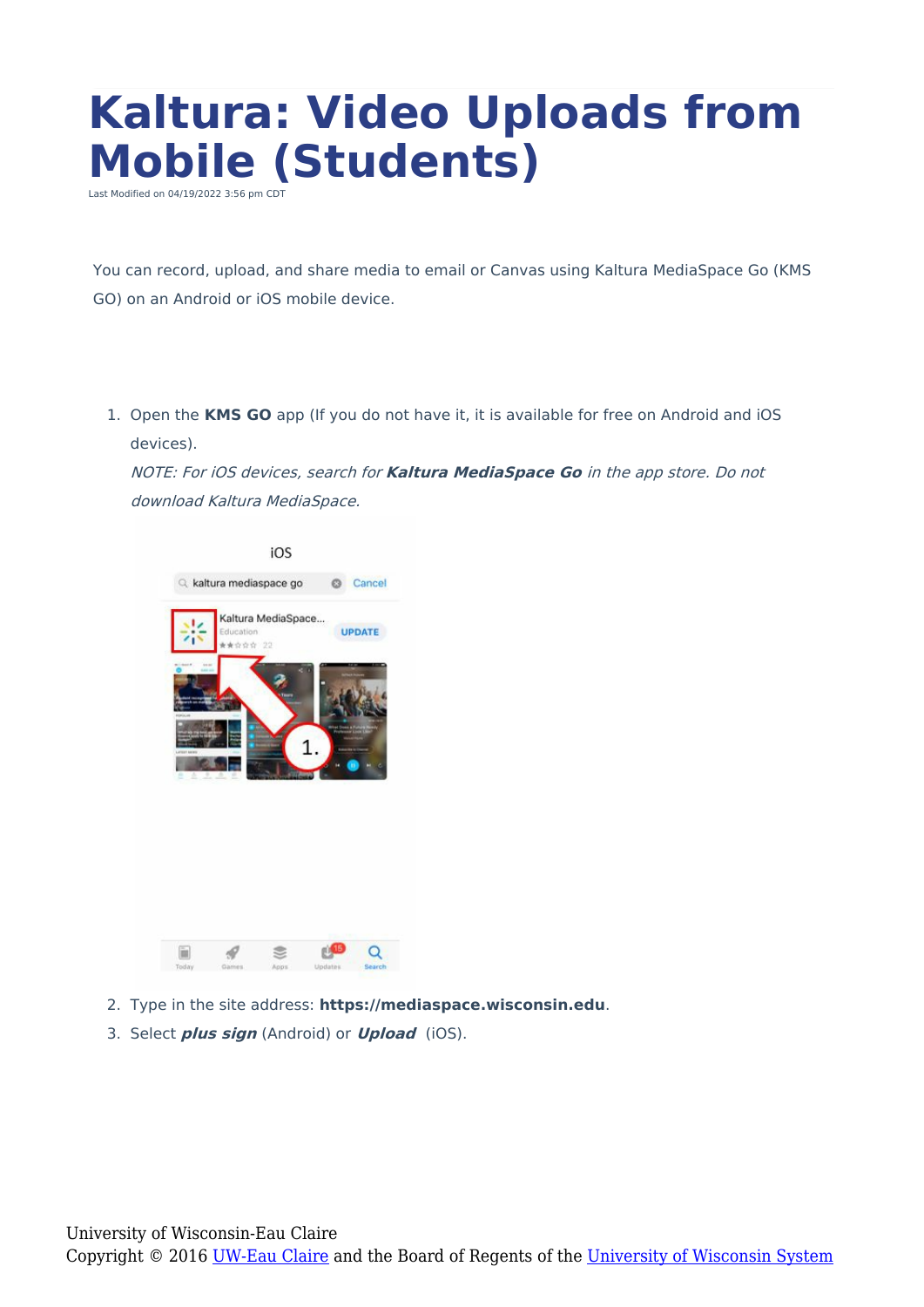

- 4. Login using your UW-Eau Claire credentials.
- 5. Repeat step 3 now that you're logged in and can access your account. NOTE: The following images represent the Android version of KMS GO on the left and iOS on the right.
- 6. Follow the prompts to upload existing media from your camera roll or create new media. OPTIONAL: Use the blue trim tool to adjust the timing of the video.





6.

Take media from:

Camera

Gallery

Cloud

Cancel

University of Wisconsin-Eau Claire

Copyright © 2016 [UW-Eau Claire](http://www.uwec.edu) and the Board of Regents of the [University of Wisconsin System](http://www.uwsa.edu/)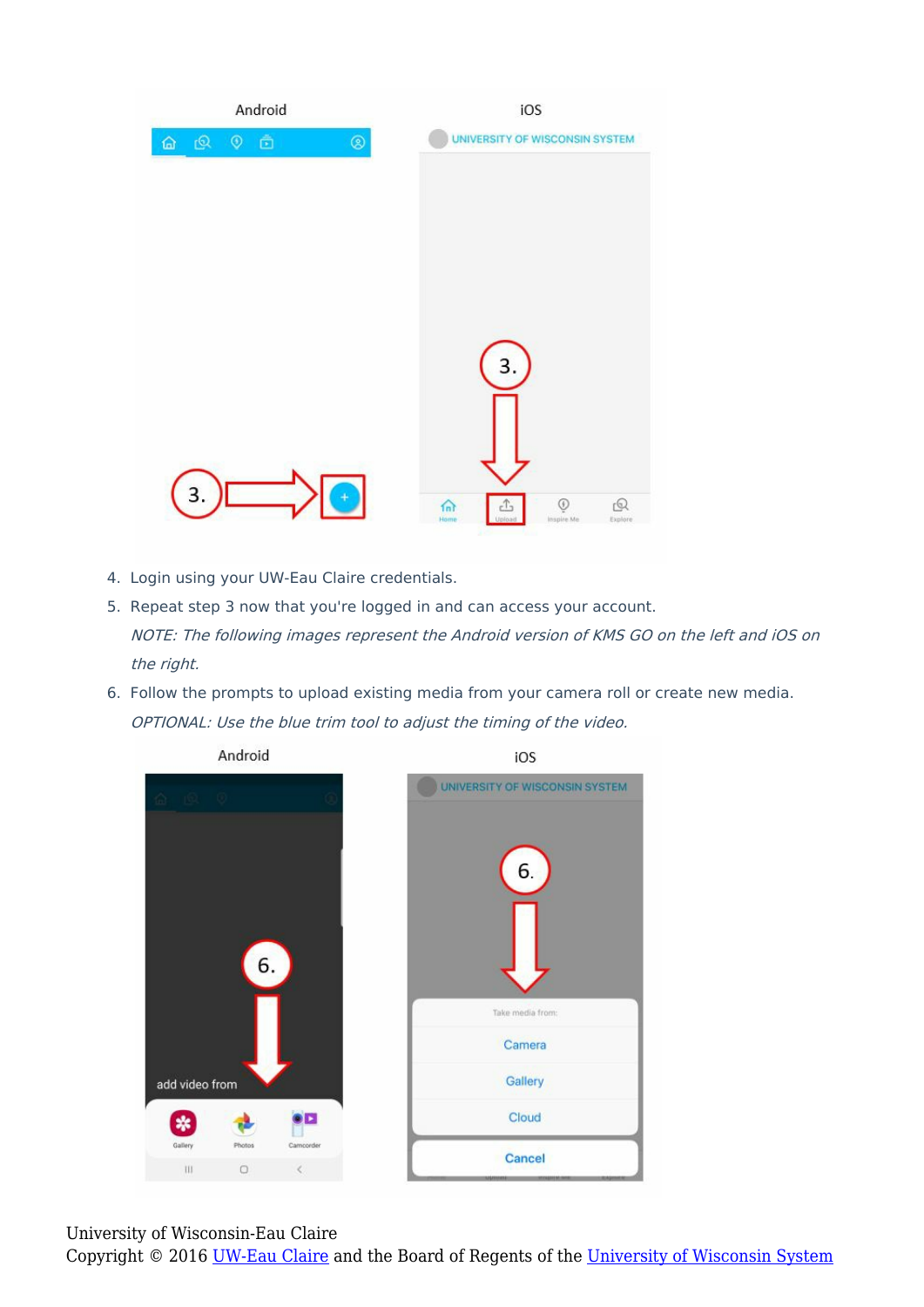- 7. Click **Next** (Android) or **Done** (iOS).
- 8. Type in your title.
- 9. Click **Upload** (Android and iOS).
- 10. Agree to Disclaimer.
- 11. Option A: Publish your video later.

Option B: Publish your video (by publishing you can easily share a URL via email or Canvas)

- 12. Select **Unlisted** (anyone with the link will be able to view the video).
- 13. Click **Update** (Android and iOS).
- 14. A dialog box appears saying Would you like to copy the media URL to clipboard? Select **YES.**
- 15. Open your email or Canvas account to share your URL (anyone with the link will be able to view the video).

TIP: To paste the URL press and hold within the dialog box of your email or Canvas account.

## **How to access My Media after uploading your videos:**

1. Click the **person icon** (Android & iOS) in the top corner of your screen



- 2. Click **My Media** to access uploaded videos.
- 3. Select the media you want to share.
- 4. Click the **3 dots** (Android and iOS) located at the bottom right hand of the screen.
- 5. Select one of the file options listed below.
	- 1. **Download Media** save your video to your phone's camera gallery.

## University of Wisconsin-Eau Claire

Copyright © 2016 [UW-Eau Claire](http://www.uwec.edu) and the Board of Regents of the [University of Wisconsin System](http://www.uwsa.edu/)